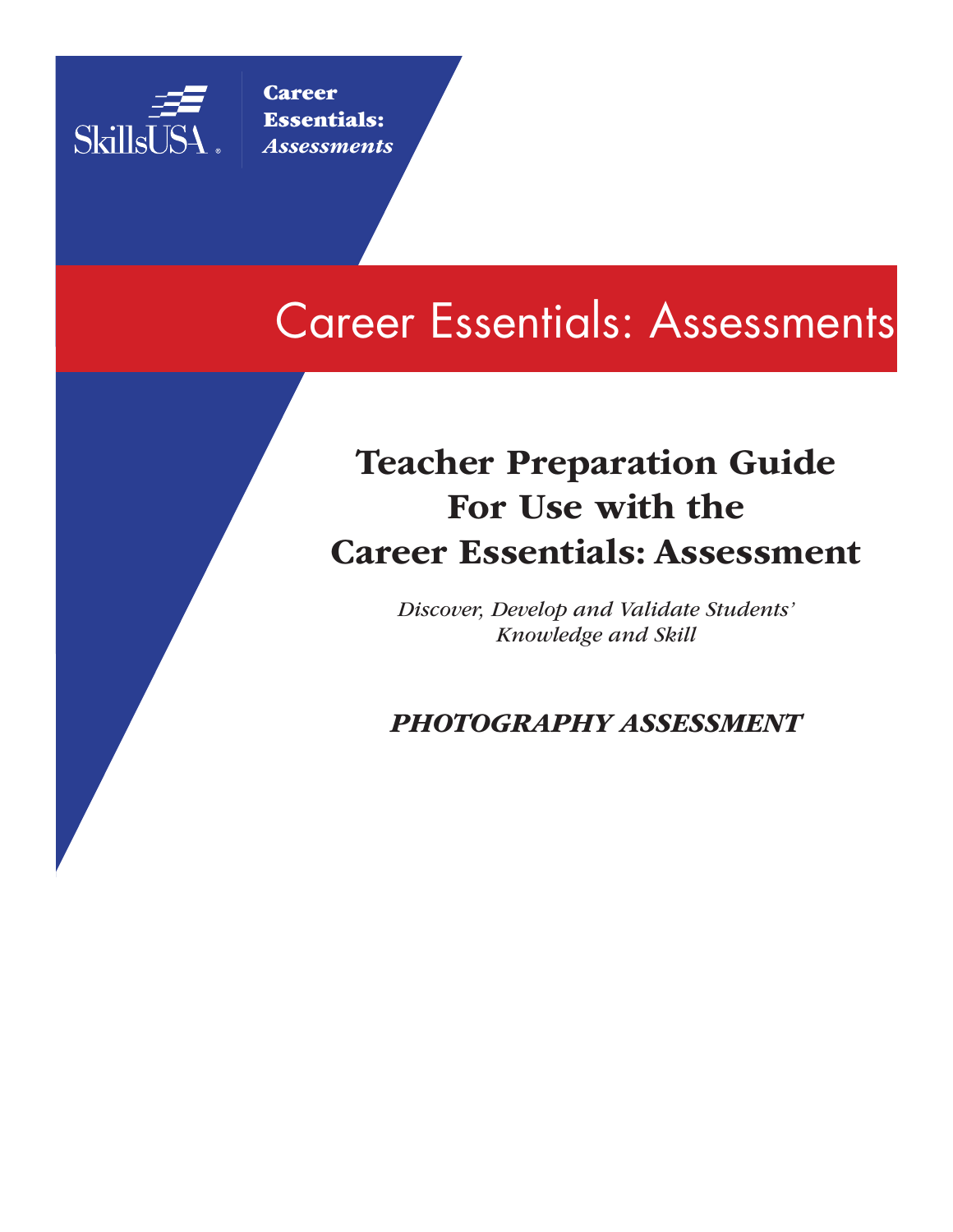# Introduction to the Career Essentials: Assessment

The Career Essentials: Assessment can help both students and teachers discover students' occupational strengths. By implementing the Career Essentials: Assessment, students and teachers can collaboratively develop a life-long learning plan to validate and enhance students' skills and knowledge. Assessment data results are beneficial for students, teachers and administrators in validating student learning, and improving programs and their accountability.

This teacher preparation guide is a tool developed for instructors to help students capitalize on their unique strengths, which can improve individual student performance and provide a clear way forward for student success.

The Career Essentials: Assessment Teacher Preparation Guide provides an easy-to-follow road map to implement the Career Essentials: Assessment. The guide is not meant to be curriculum nor should it replace that which already exists. It provides specific information regarding the Career Essentials: Assessment so teachers can identify existing curriculum areas that may need additional emphasis.

The guide ultimately helps teachers provide students with learning opportunities. Its goal is for students to become comfortable and successful with the Career Essentials: Assessment.

Inside the guide, teachers will find:

- Major content areas of the assessment
- A blueprint of the assessment competency areas
- A checklist of the various competency areas within the assessment
- Access to a trade- or technical-specific online 10-question demo assessment
- Resources used for the assessment development
- Access to an employability skills based, online 10-question practice assessment to help students navigate the assessment system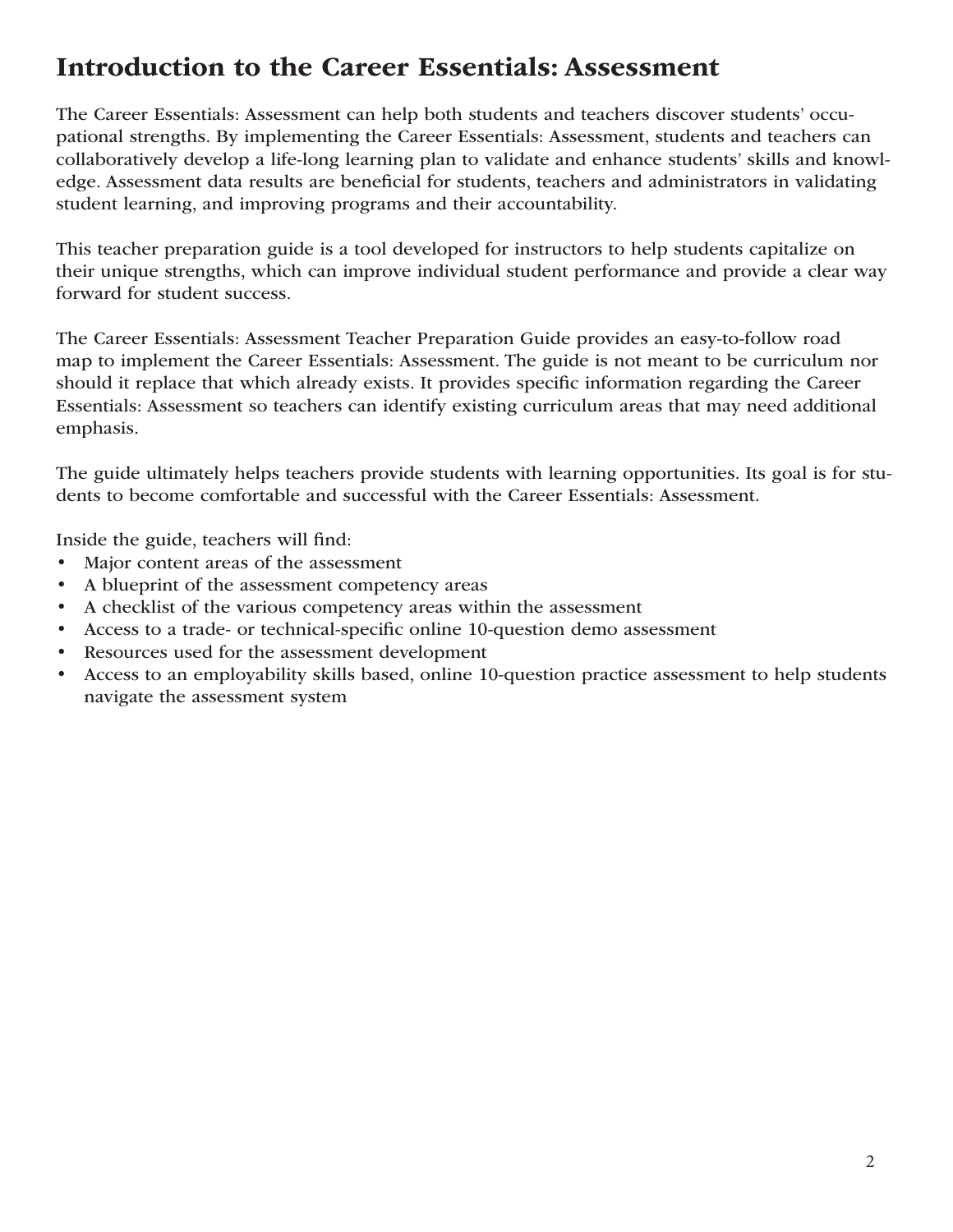# **Table of Contents**

| Student Tools: Access Directions for the Trade- or Technical Specific Online 10-Item Demo 8 |
|---------------------------------------------------------------------------------------------|
|                                                                                             |
|                                                                                             |
| Student Tools: Photography Blueprint and Competency Area Knowledge Checksheets 9            |
|                                                                                             |
|                                                                                             |
|                                                                                             |
|                                                                                             |
|                                                                                             |
|                                                                                             |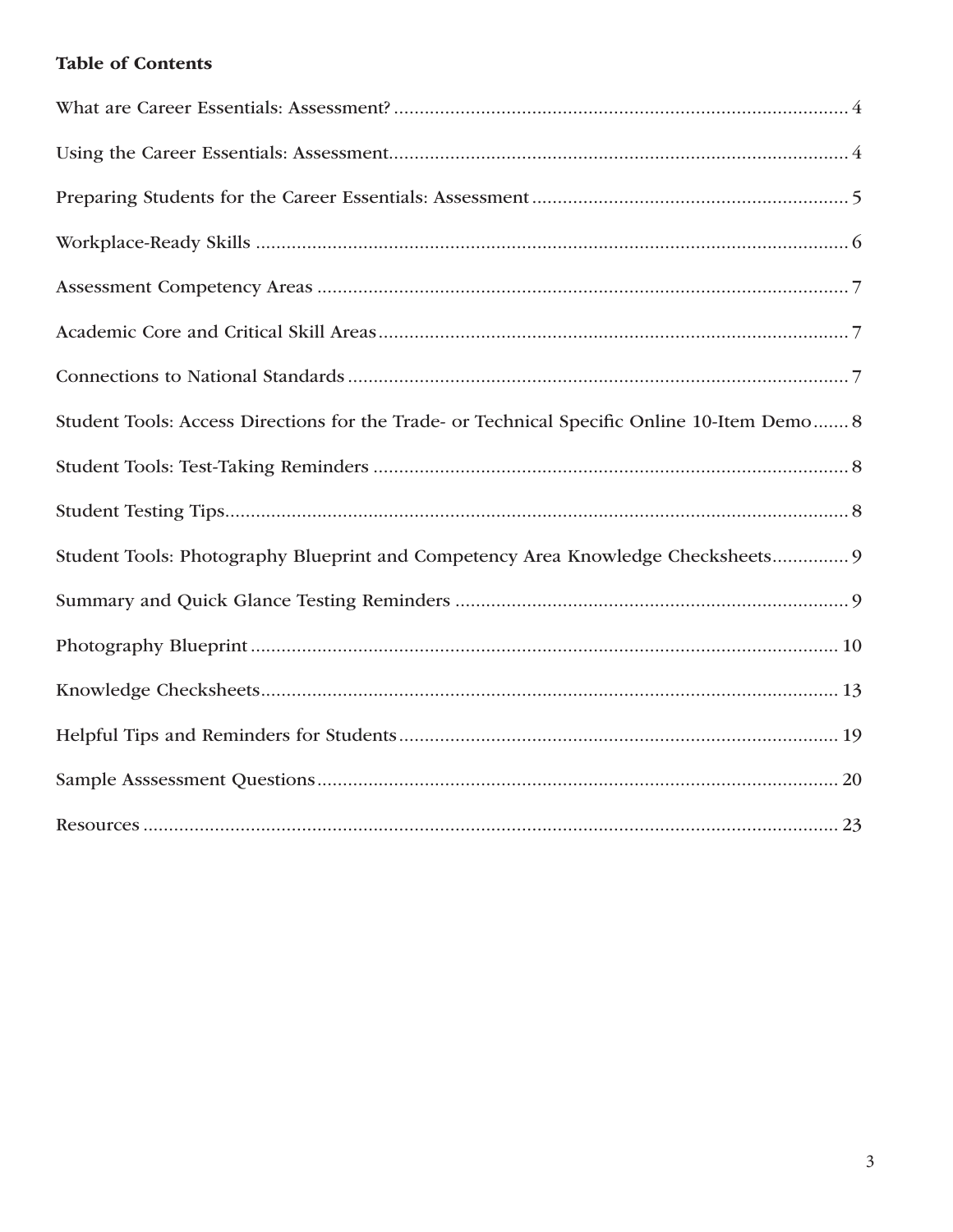## What are Career Essentials: Assessment?

Career Essentials:Assessments are online assessments that evaluate technical and employability skills and knowledge. They are the way ahead for the next generation of our American workforce, and they help candidates validate their technical skills and knowledge to potential employers. They also help local instructors demonstrate the value of their programs, while supporting local industries with a pool of potential employees that has been tested by a system they can trust.

Each assessment was developed by a panel of industry, high school and college/postsecondary subject matter experts (SMEs) using national technical standards. Career Essentials: Assessment were created by industry to ensure relevance to entry-level skills, meet Perkins IV accountability requirements and provide certificates to students who achieve industry-defined scores. They ensure your students are workforce ready.

Career Essentials: Assessment incorporate photographs, videos, animations and illustrations to ensure clarity for each technical question. Dragand-drop and multiple-choice questions appeal to visual and kinesthetic learners and test content knowledge rather than test-taking abilities. Even simple multiple-choice questions are brought to life through pictures and animations.

Assessments are available in more than 40 trade, industrial and technical areas. A rigorous and educationally sound process captures critical competencies, standards and criteria as defined by industry.

Academic core and critical skill areas also exist in each assessment. State-level academic curriculum specialists identified connections to national academic standards.

Each one-hour assessment includes 50 questions. Under the supervision of a proctor, the integrity of each test is ensured by offering multiple unique versions of the assessment, which

For complete information regarding the Career Essentials: Assessment and to see all assessment areas, please visit the website at:

*www.careeressentials.org/assessments* 

measure the same core and critical competencies. Even within the same version, questions and answers are displayed in varying orders to prevent test takers from copying others. The Career Essentials: Assessment are designed to be user-friendly and intuitive for students.

#### Using the Career Essentials: Assessment

Every classroom is unique. You can use the Career Essentials: Assessment in a way that best suits your program and students. The following directions are SkillsUSA's suggested and preferred method to implement the assessments so that your students gain the most from the results.

The most important step in the Career Essentials: Assessment process is to select the correct assessment for your students. You are key to the selection process. Without your involvement, the wrong assessment may be selected. Assessment titles do not provide enough information for proper selection. Review the various assessment categories that best correspond to your program.

Next, look at each of the assessment titles within the category and the corresponding blueprint. The blueprint will tell you which competencies and subjects are addressed in the assessment.

4 Cross-walk the various blueprints with your classroom curriculum. The assessment blueprint will show what's emphasized and how competencies are weighed. Please remember the Career Essentials: Assessment are based on national industry standards, so the assessment may not perfectly align with the existing curriculum. Content may need to be added or emphasized to better prepare students for the Career Essentials: Assessment.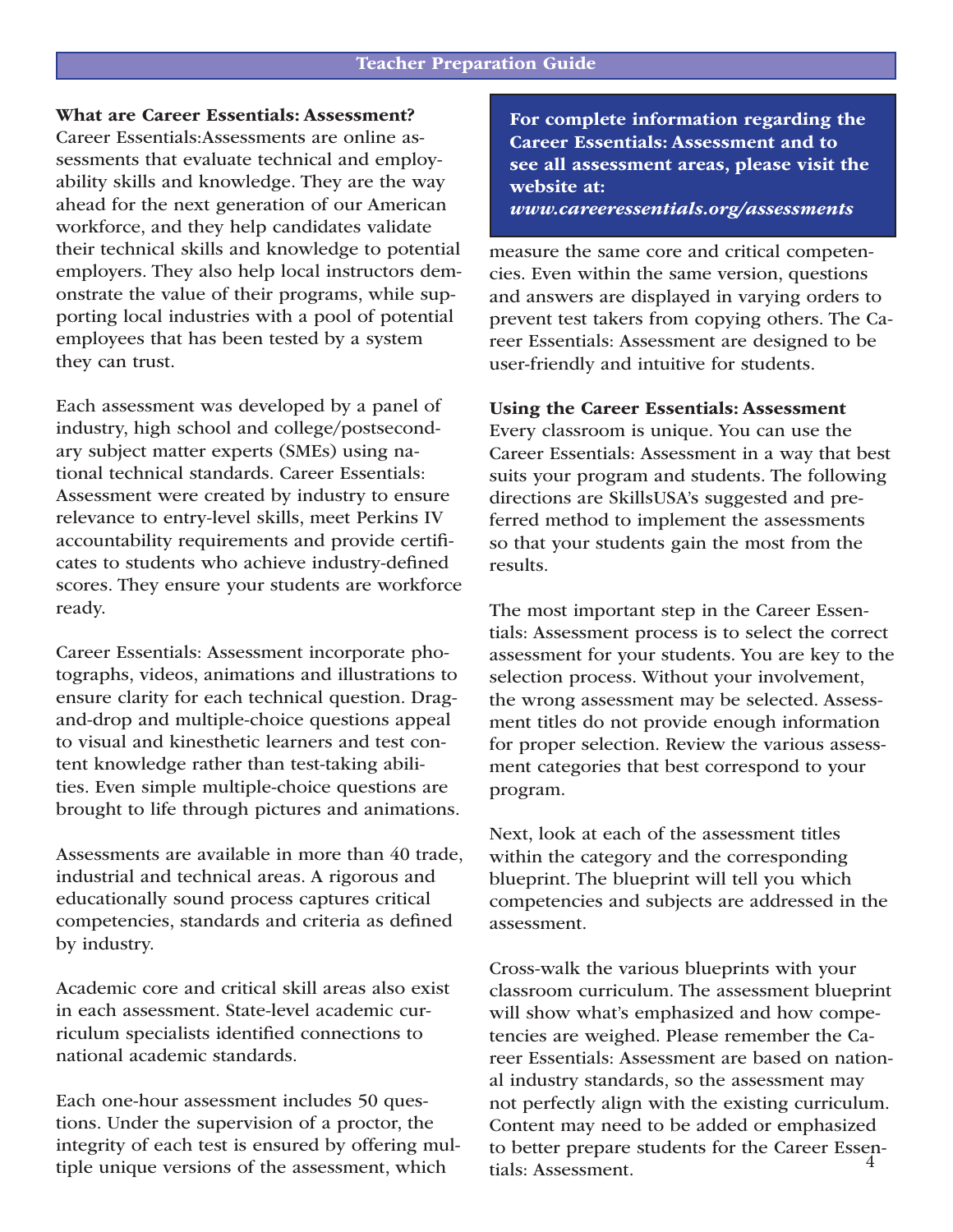Once you have selected the assessment that best fits your program, administer that Career Essentials: Assessment at the beginning of your students' final program year. This could be considered a pre-test.

Assessment results are available as soon as your student completes the assessment. The report provides you with a gap analysis to identify your students' learning needs according to each competency area within the assessment. Dynamic reports compare your students' performance to the current state and national averages. Reports also enable you to track a student's progress on an individual basis. The assessment pre-testing results provide you with a benchmark for your students and identify student learning gaps. This data may help you adjust your own curriculum and identify areas that may need more or less emphasis. The data can be shared with students so everyone can focus on learning areas that need improvement during the school year.

Then, at the end of the school year or program semester, administer your specific Career Essentials: Assessment a second time as a post-test.

Use post-test data to improve or adjust curriculum once again for your next program year. This way, curriculum adjustments are made using the student testing data rather than arbitrarily making adjustments.

This pre- and post-test process is a "win-win" situation for the teacher and especially the student! To ensure a quality process, SkillsUSA is ready to help at any time.

### Preparing Students for the Career Essentials: Assessment

Provide each student with a copy of their tradeor technical-specific Career Essentials: Assessment Blueprint. Do this at the beginning of your course. Review and discuss the blueprint with your class, providing insight on the assessment weighting and what is emphasized.

Have students discuss how they can assist each other to prepare for the assessment.

Place the Career Essentials: Assessment Blueprint on the classroom wall. The blueprint will help students focus on the appropriate course content areas that align with the assessment. It will also help everyone to be aware of the program's goals and expectations.

### The Career Essentials: Assessment at a Glance

- Select the correct assessment title. *Do not*  have someone select the assessment for you, as there may be several titles that may relate to your program
- Review the assessment blueprint that best aligns with your existing curriculum
- Identify gaps in your curriculum, and use additional resources to enhance or align the curriculum
- Share the assessment blueprint with the students so everyone is aware of the expectation
- Have your students take the assessment at the beginning of their final program year as a pre-test
- Use pre-test data to identify learning gaps or strengths of individual students or the class
- Remediate the students using the data analysis from pre-test to enhance, emphasize and adjust learning objectives
- Have your students take the assessment a second time (as a post-test) at the end of the program year to determine learning gains/gaps
- Use post-test data to improve or adjust curriculum for your next program year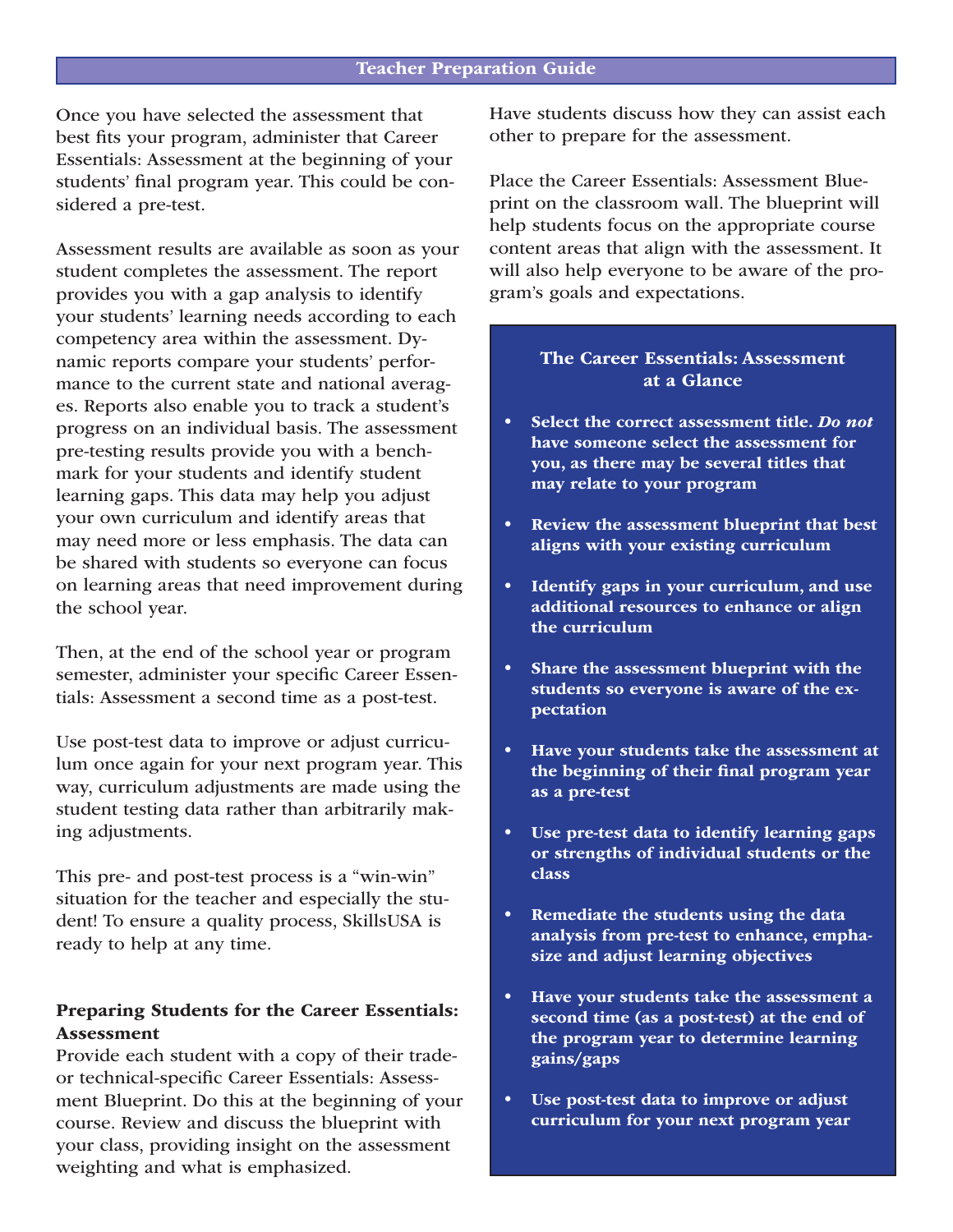Administer the Career Essentials: Assessment as a pre-test to identify student gaps. If possible, pre-test your students at the beginning of their final program year to identify learning gaps both individually and as a class. The data will provide an excellent "road map" to prepare students to take the assessment again (post-test) at the end of the program. Using the data, tailor the instruction to better prepare your students.

Use the Career Essentials: Assessment competency areas checksheets included in this guide to encourage class discussion and help students identify strengths and weaknesses.

Use the pre-test data to ascertain problematic learning areas. Have students identify discussion topics based on the various competency areas and their pre-test data results. Exercises, demonstrations and even questions can be developed by the students using their textbooks or other resources listed in this guide.

Assign homework that aligns to the assessment blueprint. Focus on a competency area within the assessment. Using the checksheets in this guide, have students develop questions and potential answers using the resources identified when developing the assessment. Use the questions for class discussion or "quiz bowl" activities.

Have students take the Career Essentials: Assessment trade- or technical-specific online 10-question demo assessment. This could be a homework assignment or done in class 30 days prior to taking the assessment the second time (as a post-test). This not only will provide students with specific sample questions and potential answers, but it will also allow students to experience the online system again and become more familiar with the types of questions they may encounter when taking the actual assessment.

Following the demo assessment, discuss the experience students had. What question(s) did they not understand? Did they have difficulty

navigating the online system? This experience will help students be more comfortable and confident when taking the final assessment.

Discuss as a class or individually with students which question(s) were difficult. Facilitate a discussion to glean more information regarding why certain answers were wrong. Offer techniques students can use to better determine correct answers.

#### Workplace-Ready Skills

Through the Career Essentials: Assessment, you have the option for your students take an Employability Assessment. This assessment tests a student's workplace-ready skills such as communication, teamwork, time management and more. It can be used for any student in any occupational area as a practice test or a separate assessment.

If you use the Employability Assessment as a practice test have students take it in class. Not only can the Employability Assessment help students become familiar with the navigational tools of the assessment system, but it can also measure and make your students aware of another important skill set. It may also help them become comfortable in the testing environment.

See the Career Essentials: Assessment website for more information: *www.careeressentials.org/ assessments* 

The Employability Assessment is *not* intended to familiarize students with the photography assessment content.

Please note: For all Career Essentials: Assessments to be valid, instructors cannot be present in the room where their students will be taking the test. A proctor is required. Proctors can be other instructors, a school administrator or school counselor.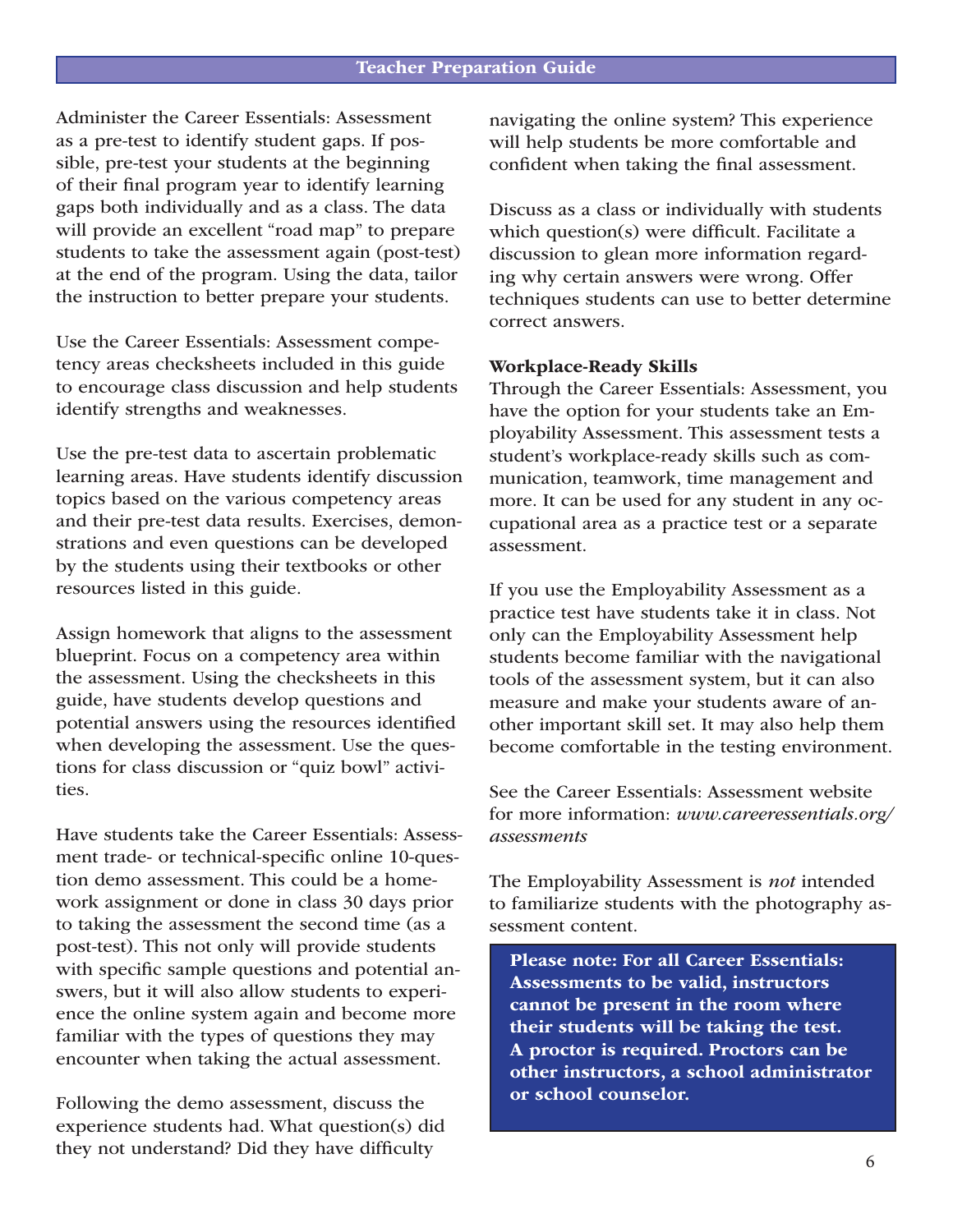#### Assessment Competency Areas

Career Essentials: Assessment Photography Assessment covers six major technical competency areas (unit areas). In the online assessment, these six competencies are tested with 50 interactive, multiple-choice items. Each competency area has a different number of items. The chart lists the major technical competency areas and the percentage of the assessment in each one.

### Technical Competency Areas for Photography

| <b>Competency</b>                                                                                      | <b>Percentage of Area</b><br><b>Assessment</b> |
|--------------------------------------------------------------------------------------------------------|------------------------------------------------|
| Demonstrate knowledge and<br>understanding of light; as it relates<br>to the field of photography      | 24%                                            |
| Demonstrate knowledge and<br>understanding of a digital SLR<br>camera                                  | 18%                                            |
| Demonstrate knowledge and<br>understanding of standard rules<br>of art and design                      | 6%                                             |
| Demonstrate knowledge of editing<br>tools such as Adobe Photoshop<br>and their commonly used functions | 24%                                            |
| Identify common problems in<br>digital photography                                                     | 20%                                            |
| Demonstrate knowledge and<br>understanding of digital printing                                         | 8%                                             |

### Academic Core and Critical Skill Areas

Academic core and critical skill areas also exist in each assessment. The SkillsUSA national technical committee identified that the following academic skills are embedded in the photography training program and assessment:

### Math Skills

- Use fractions to solve practical problems
- Use proportions and ratios to solve practical problems
- Use scientific notation
- Solve practical problems involving percents
- Apply transformations (rotate or turn, reflect or flip, translate or slide, and dilate or scale) to geometric figures
- Make predictions using knowledge of probability
- Make comparisons, predictions and inferences using graphs and charts
- Solve problems using proportions, formulas and functions

#### Science Skills

- Use knowledge of heat, light and sound energy
- Use knowledge of the nature and technological applications of light

#### Language Arts Skills

- Provide information in conversations and in group discussions
- Provide information in oral presentations
- Demonstrate use of verbal communication skills, such as word choice, pitch, feeling, tone and voice
- Demonstrate use of nonverbal communication skills, such as eye contact, posture and gestures using interviewing techniques to gain information

### Connections to National Standards

State-level academic curriculum specialists identified the following connections to national academic standards.

#### Math Standards

- Numbers and operations
- Geometry
- **Measurement**
- Problem solving
- **Communication**
- **Connections**
- **Representation**

Source: NCTM Principles and Standards for School Mathematics. To view high school stan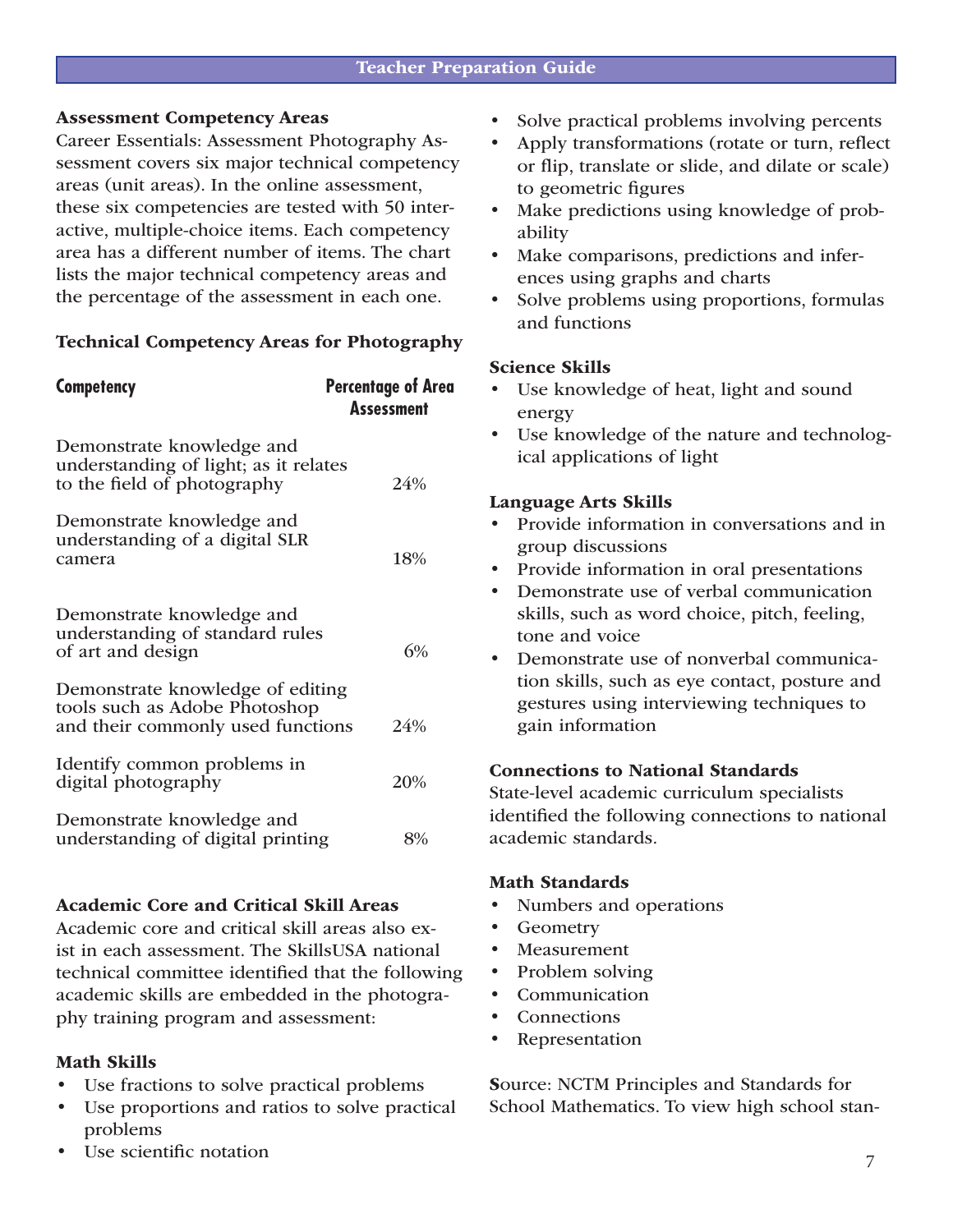dards, visit: *www.nctm.org/standards/content. aspx?id=16909*. Select "Standards" from menu.

#### Science Standards

- Understands the structure and properties of matter
- Understands the sources and properties of energy
- Understands the nature of scientific inquiry

Source: McREL compendium of national science standards. To view and search the compendium, visit: *www2.mcrel.org/compendium/ .* 

#### Language Arts Standards

- Students apply a wide range of strategies to comprehend, interpret, evaluate and appreciate texts. They draw on their prior experience, their interactions with other readers and writers, their knowledge of word meaning and of other texts, their word identification strategies and their understanding of textual features (e.g., sound-letter correspondence, sentence structure, context, graphics)
- Students adjust their use of spoken, written and visual language (e.g., conventions, style, vocabulary) to communicate effectively with a variety of audiences and for different purposes
- Students use spoken, written and visual language to accomplish their own purposes (e.g., for learning, enjoyment, persuasion and the exchange of information)

Source: IRA/NCTE Standards for the English Language Arts. To view the standards, visit: *www.ncte.org/standards/ncte-ira*.

#### Student Tools:

## Access Directions for the Trade- or Technical-Specific Online 10-Item Demo Assessment

Have your students copy and paste this link *www.careeressentials.org/assessments/demo-ourassessments/* into their browser. The sample programmatic questions will give you and your students an idea of the types of questions on the assessment and how the questions are generally written.

### Student Tools:

## Test-Taking Reminders

Encourage your students to have good study habits. Below are basic reminders to better prepare students for life-long learning and workplace success. You may want to have this discussion at the beginning of the year to encourage students to incorporate these strategies.

- Develop a regular study schedule
- Identify a specific location to study
- Always take notes while studying in class or on your own
- Take short breaks during your study session
- Perform "mini-testing" to make sure you understand and comprehend the program concepts
- Join small study groups to help focus on the program content
- If you need special assistance in testing, tell your teacher or counselor so they can make accommodations.

#### Student Testing Tips

The most important tip for your students is to be prepared mentally and physically for the testing session. Make sure to tell them to get plenty of rest and eat healthy. Suggest they wear comfortable and appropriate clothing to the testing session. If they are able to bring items to the testing session, such as a non-programmable calculator, make sure they have the items ready the night before. Have students check our website at *www.careeressentials.org/wp-content/ uploads/2017/07/Permitted-Testing-Tools-Aids. pdf* for permitted tools or job aids that can be used during testing. The more organized they are before the testing period, the more relaxed they will be during the actual testing session.

Encourage your students to be relaxed and positive. If they begin to panic during the testing, suggest they take some deep breaths to relax and think positive thoughts.

Do not rush through the questions. Instruct your students to read the question and poten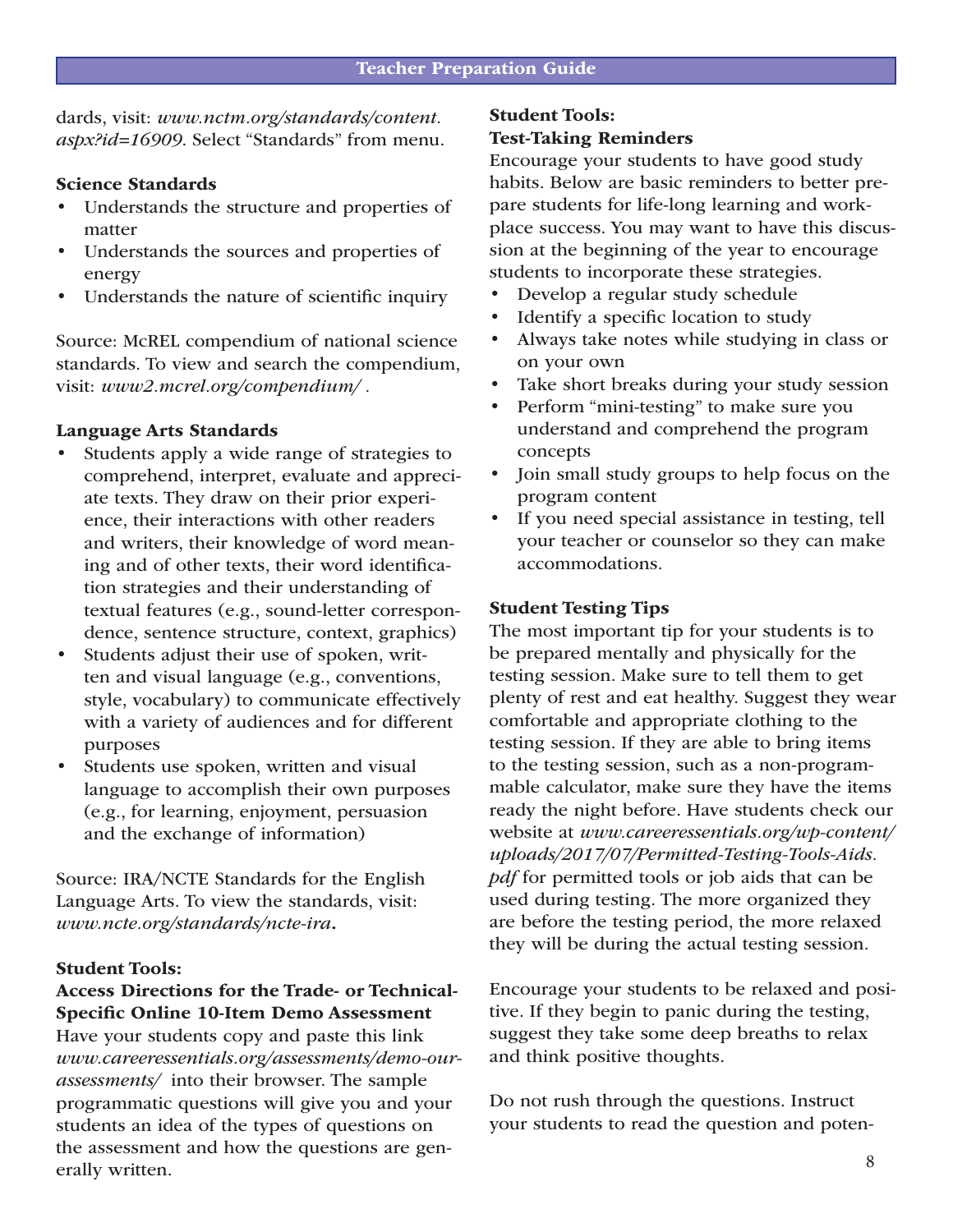tial answers thoroughly. Tell them to make sure they know exactly what the question is asking before answering. Let them know that if they are unsure, they can mark the question and return to it.

Use process of elimination. If your students are not sure of the correct answer, tell them to study the potential answers and eliminate the ones that they know are not correct.

If all else fails, tell students to *guess.* After they have exhausted all options, tell them to take their best guess at the correct answer. If they have studied the content area, they may intuitively know the correct answer. The Career Essentials: Assessment system does not penalize students for guessing and they may guess correctly!

## Student Tools: Photography Blueprint and Competency Area Knowledge Checksheets

The next section provides the assessment blueprint and detailed topics within each competency area covered within the photography assessment. Photocopy and share the following blueprints and checksheets with your students so they can better prepare for each of the competency areas within the photography assessment.

## Summary and Quick Glance Testing Reminders

The Career Essentials: Assessment process is designed for program and curriculum improvement. This is a continuous improvement process to better meet the educational needs of your students by strategically using data results.

Advanced planning and preparation is a key component in implementing this process. Below we have attempted to summarize the steps in the suggested Career Essentials: Assessment implementation pre- and post-test process.

- Identify the correct assessment for your program
- Share the selected assessment blueprint with your students, parents, advisory board members and others. Place the blueprint on the classroom wall
- Pre-test your students at the beginning of their final programmatic year
- Use the data results to identify "learning" gaps"
- Share the pre-test data with the student $(s)$
- Tailor learning experiences to meet student needs and supplement current curriculum
- Develop homework assignments around the competency knowledge checksheets located in this guide
- Have students take the demo 10-question practice test 30 days prior to the post-test
- For students that need more time in the actual testing environment, use the Employability Assessment to review navigational tools and to make students more comfortable in the testing lab
- Finally, review the blueprint and knowledge checksheets in totality before taking the post-test to ensure students are aware of the expectation

Using the above steps, you and your students should see improvement in the post-test assessment score report and a percentage of knowledge gained.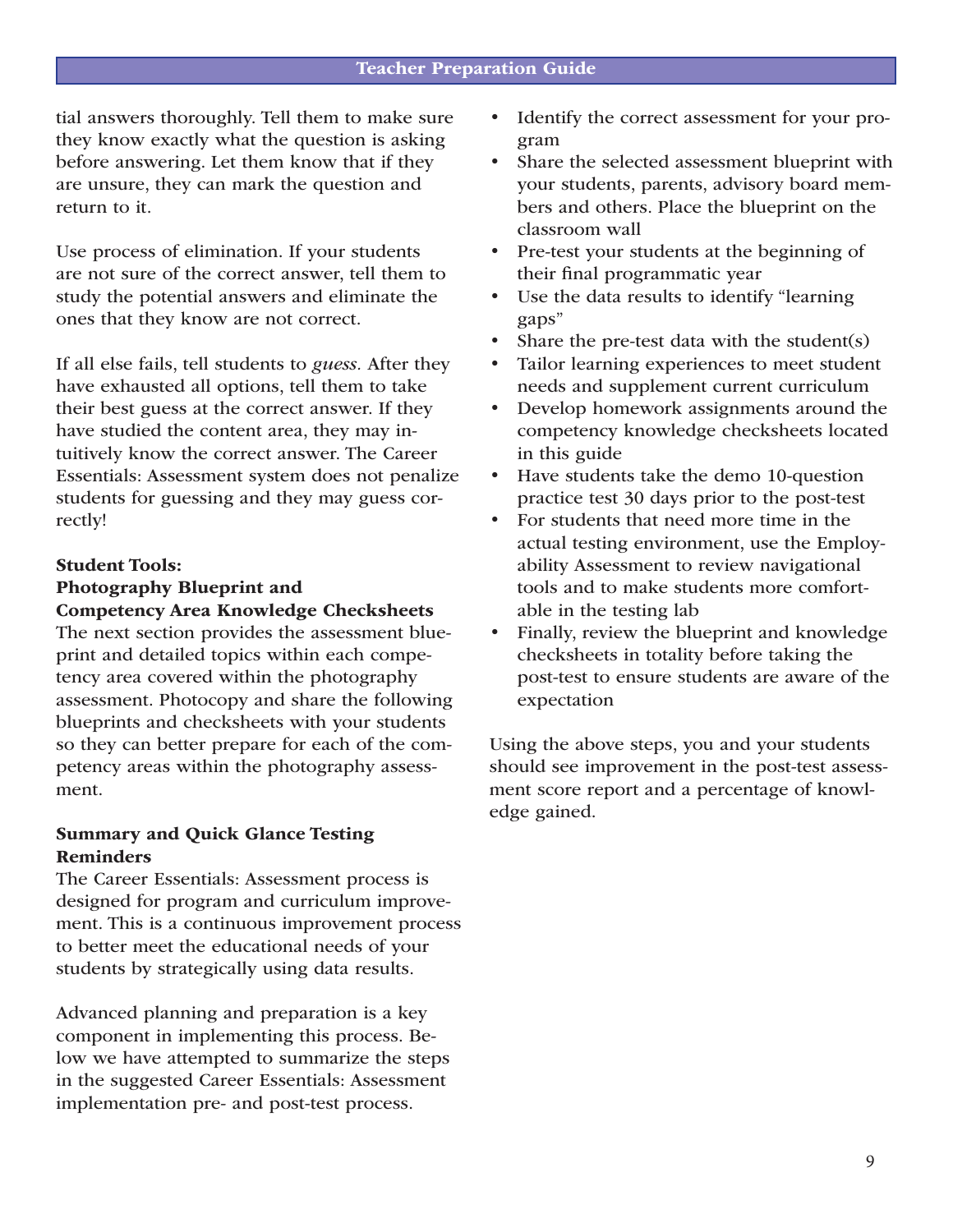

# **Photography Blueprint**

This Blueprint contains the subject matter content of this Career Essentials Assessment.

Note: To fully prepare for Photography SkillsUSA Championships contest, refer to the current year's SkillsUSA Championships Technical Standard, now included with your SkillsUSA Professional Membership. If you need help in accessing this benefit, contact the SkillsUSA Membership Office at 1-800-355-8422.

## **Standards and Competencies**

Competencies are weighted throughout the assessment. The percent shown is the weight of the competency. There are 50 questions per assessment.

#### Demonstrate knowledge and understanding of light; as it relates to the field of photography

- $\infty$  Demonstrate knowledge and understanding of natural light
- Demonstrate knowledge and understanding of artificial (studio) light  $\infty$
- Demonstrate an understanding of proper lighting patterns on a subject's face in a  $\infty$ head-and-shoulder portrait (i.e., Split, Rembrandt, Loop, Butterfly, etc.)
- $\infty$  Demonstrate an understanding of main and fill light
	- o Demonstrate an understanding of main and fill light placement
	- o Demonstrate the correct use of settings for main and fill lights (i.e., main light  $= f/8$  and fill light  $= f/4$ )

#### Demonstrate knowledge and understanding of a digital SLR camera

- ∞ Demonstrate knowledge of camera features
	- Demonstrate knowledge and understanding of camera functions  $\infty$
- Demonstrate understanding of correct camera settings and their applications,  $\infty$ includina:
	- Aperture  $\circ$
	- Shutter speed  $\circ$ 
		- **ISO**

 $\circ$ 

- White balance  $\Omega$
- Correctly crop an image in-camera (i.e., head-and-shoulder cropping, etc.)  $\infty$

#### Demonstrate knowledge and understanding of standard rules of art and design

 $\infty$  Demonstrate technical proficiency through proper exposure, focus, etc.



- $\infty$  Demonstrate artistic ability through use of standard rules of art and design, such as: The rule of thirds  $\circ$ 
	- Leading lines  $\circ$
	- Texture  $\circ$ 
		-
	- Use of positive-negative space  $\cap$
- $\infty$  Meet required image size of 11"x14" (min) up to 16"x20" (max)



18%

24%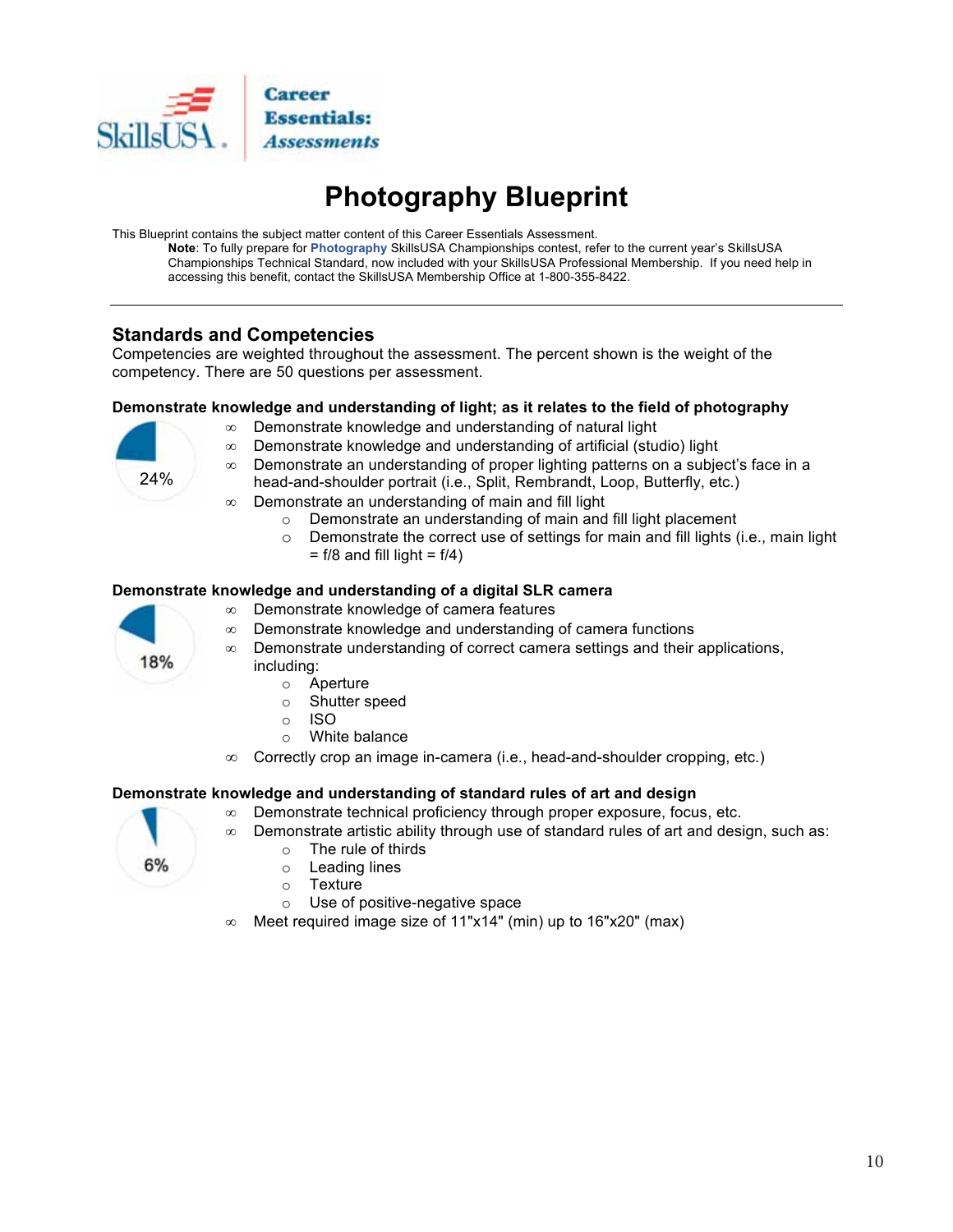

Demonstrate knowledge of editing tools such as Adobe Photoshop and their commonly used functions



- $\infty$  Change the orientation of an image
- Change the size of an image  $\infty$
- Make tonal adjustments on an image  $\infty$
- Reconstruct an image  $\infty$
- Crop an image  $\infty$
- Utilize layer masks  $\infty$
- $\infty$  Utilize modes
- $\infty$  Utilize profiles
- $\infty$  Save and name an image
- ∞ Color correct an image

#### Identify common problems in digital photography

- Identify over-exposure  $\infty$ 
	- Identify blooming  $\infty$
- Identify a clogged printer nozzle  $\infty$
- Identify aliasing  $\infty$
- Identify JPEG artifacts  $\infty$
- Identify noise  $\infty$
- Identify improper white balance  $\infty$
- Identify over-sharpening  $\infty$
- **Identify Newton rings**  $\infty$
- Identify posterization  $\infty$

#### Demonstrate knowledge and understanding of digital printing

- Demonstrate knowledge of monitor calibrations  $\infty$
- Demonstrate knowledge of printer and paper profiles  $\infty$



20%

#### Demonstrate professional development skills in a simulated customer-service or employment situation. Examples may include:

- Job interview  $\infty$
- Customer service scenario  $\infty$
- $\infty$ Communications
- Decision making, problem solving and/or critical thinking  $\infty$

### **Committee Identified Academic Skills**

The SkillsUSA national technical committee has identified that the following academic skills are embedded in the photography training program and assessment:

#### **Math Skills**

- Use fractions to solve practical problems
- Use proportions and ratios to solve practical problems
- Use scientific notation
- Solve practical problems involving percents
- Apply transformations (rotate or turn, reflect or flip, translate or slide, and dilate or scale) to geometric figures
- Make predictions using knowledge of probability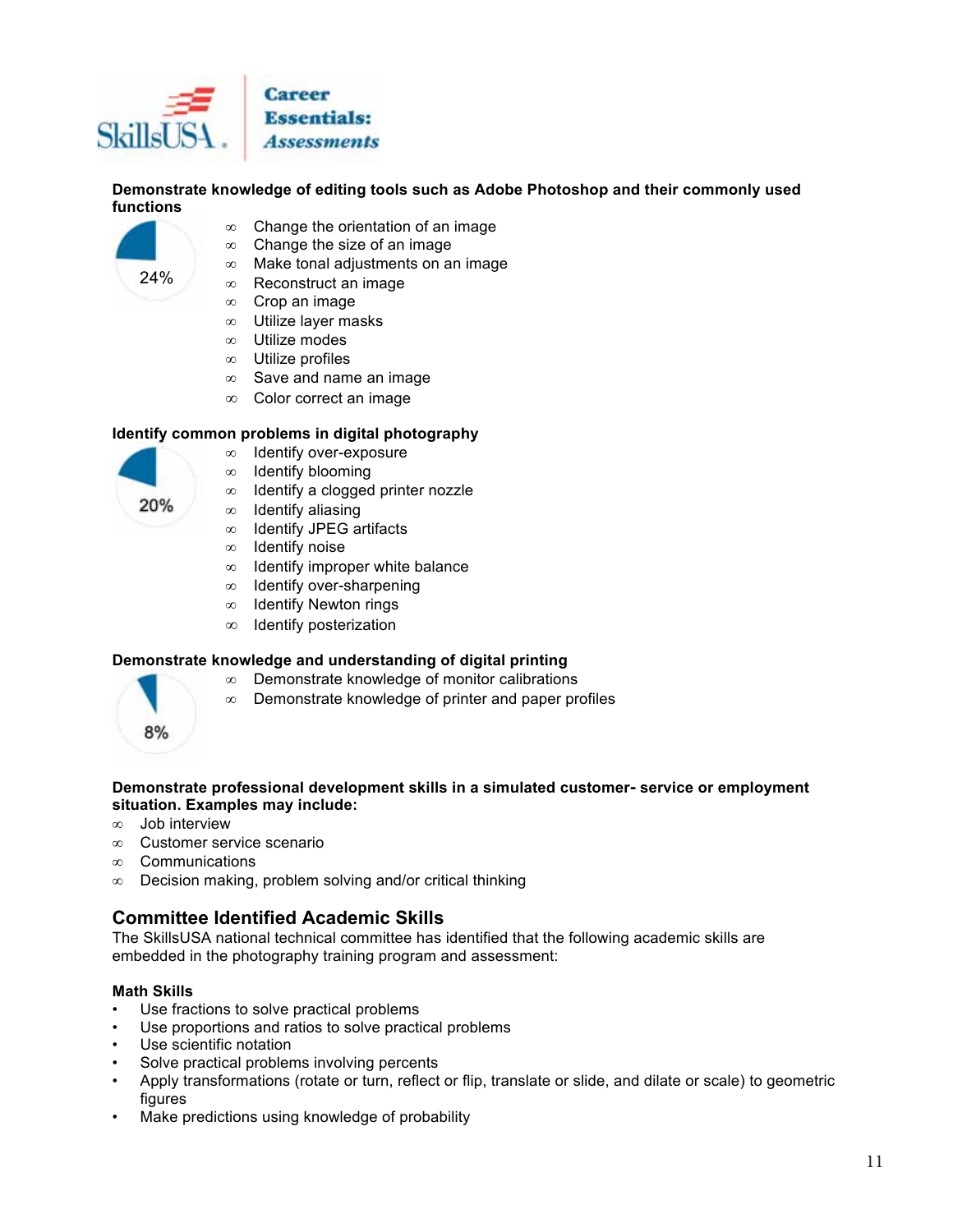

- Make comparisons, predictions and inferences using graphs and charts
- Solve problems using proportions, formulas and functions

#### **Science Skills**

- Use knowledge of heat, light and sound energy
- Use knowledge of the nature and technological applications of light

#### **Language Arts Skills**

- Provide information in conversations and in group discussions
- Provide information in oral presentations
- Demonstrate use of verbal communication skills, such as word choice, pitch, feeling, tone and voice
- Demonstrate use of nonverbal communication skills, such as eye contact, posture and gestures using interviewing techniques to gain information

#### **Connections to National Standards**

State-level academic curriculum specialists identified the following connections to national academic standards.

#### **Math Standards**

- Numbers and operations
- Geometry
- Measurement
- Problem solving
- Communication
- Connections
- Representation

Source: NCTM Principles and Standards for School Mathematics. To view high school standards, visit: http://www.nctm.org/standards/content.aspx?id=16909. Select "Standards" from menu.

#### **Science Standards**

- Understands the structure and properties of matter
- Understands the sources and properties of energy
- Understands the nature of scientific inquiry

Source: McREL compendium of national science standards. To view and search the compendium, visit: www.mcrel.org/standards-benchmarks/.

#### **Language Arts Standards**

- Students apply a wide range of strategies to comprehend, interpret, evaluate and appreciate texts. They draw on their prior experience, their interactions with other readers and writers, their knowledge of word meaning and of other texts, their word identification strategies and their understanding of textual features (e.g., sound-letter correspondence, sentence structure, context, graphics)
- $\ddot{\phantom{a}}$ Students adjust their use of spoken, written and visual language (e.g., conventions, style, vocabulary) to communicate effectively with a variety of audiences and for different purposes
- Students use spoken, written and visual language to accomplish their own purposes (e.g., for learning, enjoyment, persuasion and the exchange of information)

Source: IRA/NCTE Standards for the English Language Arts. To view the standards, visit: http://www.ncte.org/standards/ncte-ira.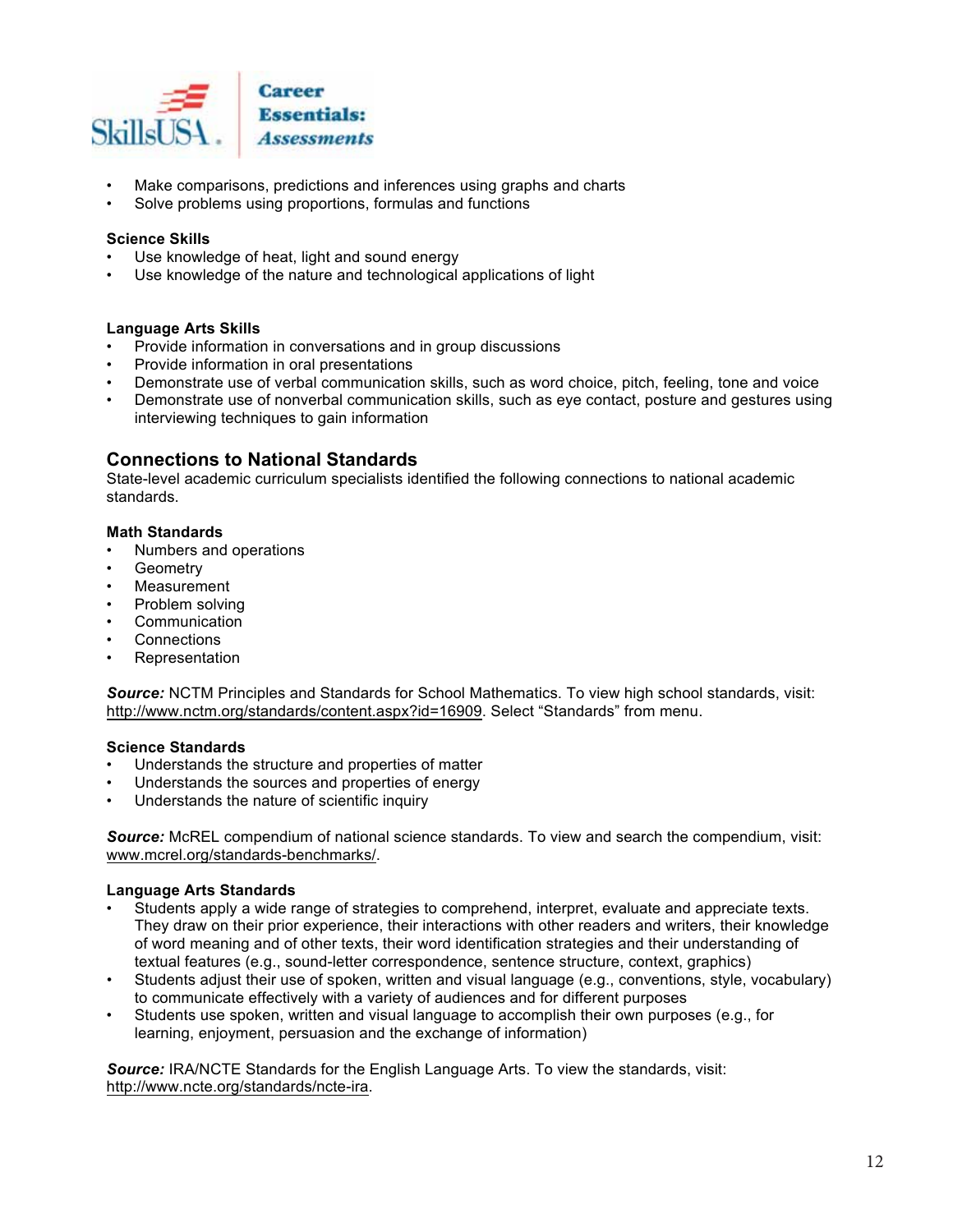

# Competency Area 1: Demonstrate knowledge and understanding of light as it relates to the field of photography

# Knowledge Check

| How well do you know how to:                                                                                                                                           | Very Well | Somewhat Well | Not Well |
|------------------------------------------------------------------------------------------------------------------------------------------------------------------------|-----------|---------------|----------|
| 1. Demonstrate knowledge and understanding of<br>natural light?                                                                                                        |           |               |          |
| 2. Demonstrate knowledge and understanding of<br>artificial (studio) light?                                                                                            |           |               |          |
| 3. Demonstrate an understanding of proper lighting patterns<br>on a subject's face in a head-and-shoulder portrait<br>(i.e., Split, Rembrandt, Loop, Butterfly, etc.)? |           |               |          |
| 4. Demonstrate an understanding of main and fill light?                                                                                                                |           |               |          |
| 5. Demonstrate an understanding of main and fill light<br>placement?                                                                                                   |           |               |          |
| 6. Demonstrate the correct use of settings for main and fill<br>lights (i.e., main light = $f/8$ and fill light = $f/4$ )?                                             |           |               |          |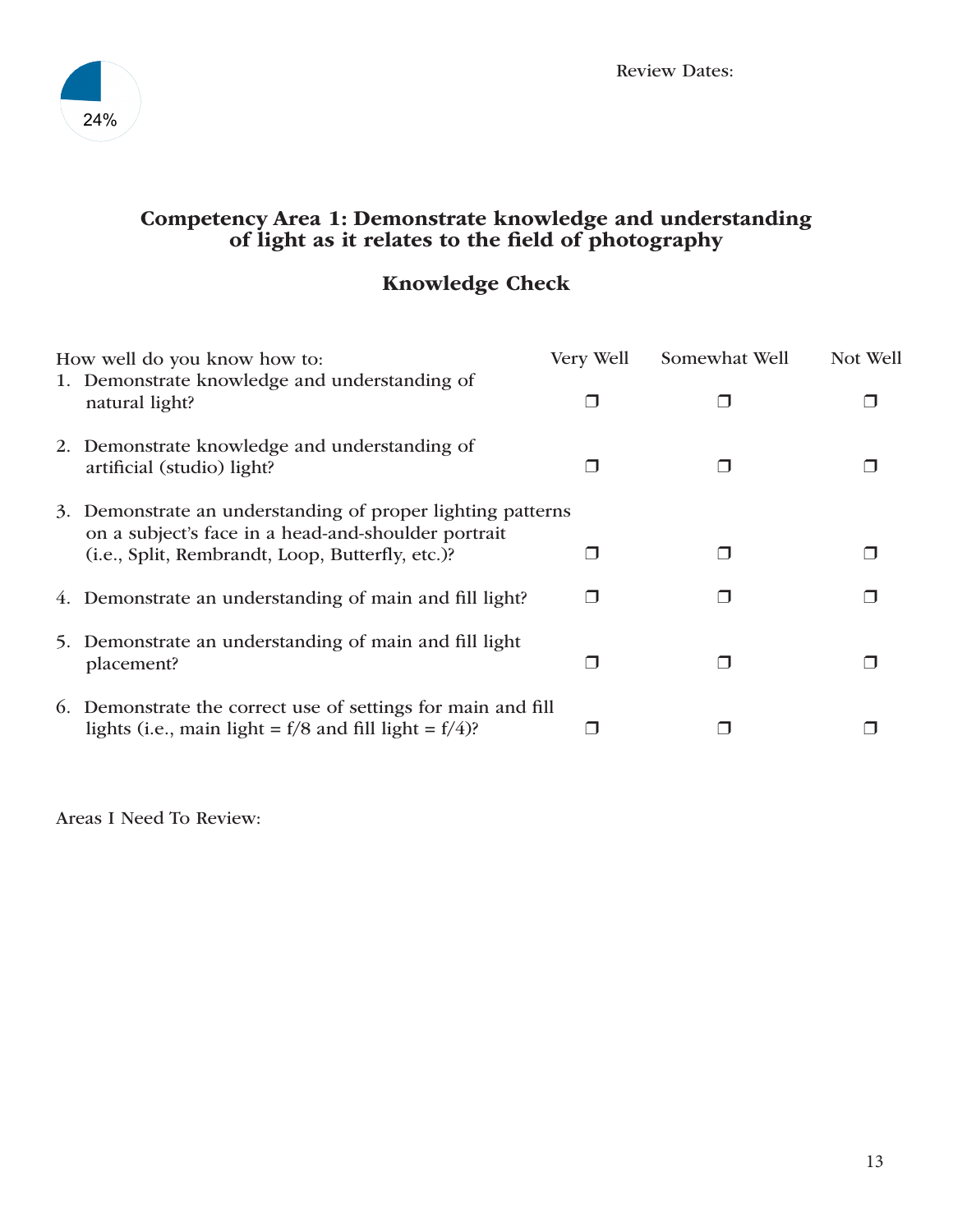

## Competency Area 2: Demonstrate knowledge and understanding of a digital SLR camera

# Knowledge Check

| How well do you know how to:                                      | Very Well | Somewhat Well | Not Well |
|-------------------------------------------------------------------|-----------|---------------|----------|
| 1. Demonstrate knowledge of camera features?                      |           |               |          |
| 2. Demonstrate knowledge and understanding o camera<br>functions? |           |               |          |
| 3. Demonstrate understanding of correct camera settings           |           |               |          |
| and their applications, including:                                |           |               |          |
| Aperture?                                                         |           |               |          |
| Shutter speed?                                                    |           |               |          |
| ISO?                                                              |           |               |          |
| White balance?                                                    |           |               |          |
| 4. Correctly crop an image in-camera (i.e., head-and-shoulder     |           |               |          |
| cropping, etc.)?                                                  |           |               |          |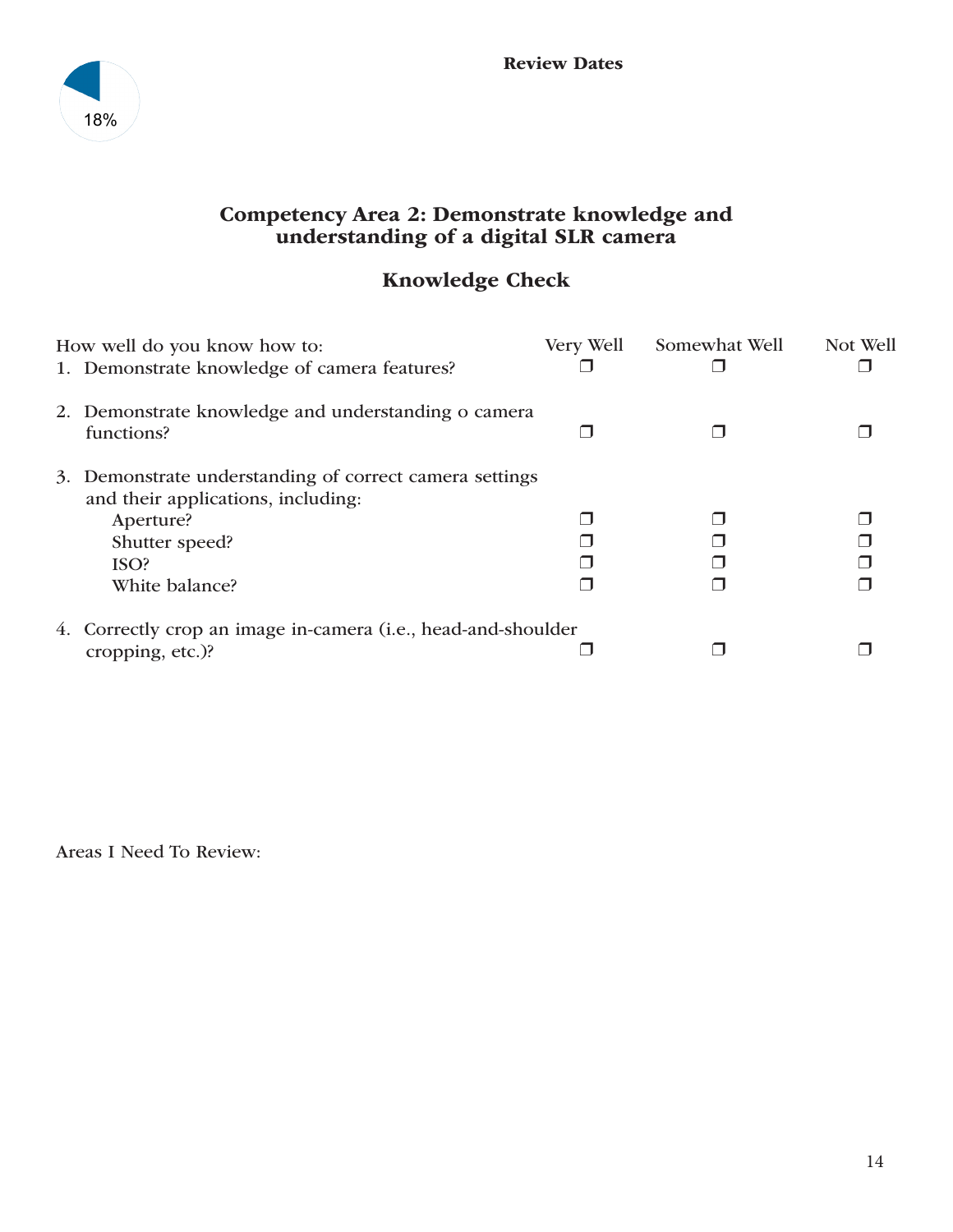

# Competency Area 3: Demonstrate knowledge and understanding of standard rules of art and design

# Knowledge Check

| How well do you know how to:                                                                 | Very Well | Somewhat Well | Not Well |
|----------------------------------------------------------------------------------------------|-----------|---------------|----------|
| 1. Demonstrate technical proficiency through proper<br>exposure, focus, etc.?                |           |               |          |
| 2. Demonstrate artistic ability through use of standard rules<br>of art and design, such as: |           |               |          |
| The rule of thirds?                                                                          |           |               |          |
| Leading lines?                                                                               |           |               |          |
| Texture?                                                                                     |           |               |          |
| Use of positive-negative space?                                                              |           |               |          |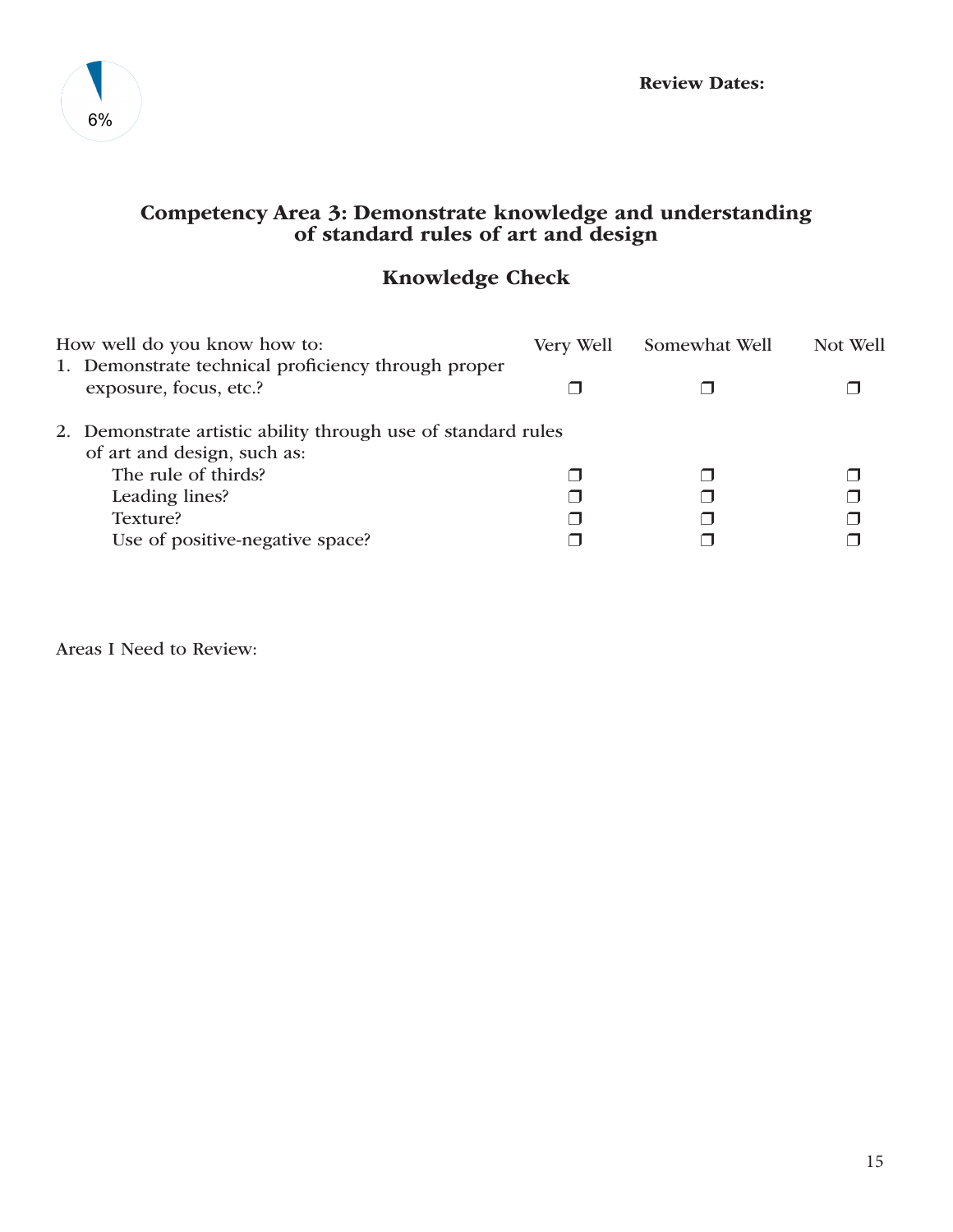

# Competency Area 4: Demonstrate knowledge of editing tools such as Adobe Photoshop and their commonly used functions

# Knowledge Check

| How well do you know how to:           | Very Well | Somewhat Well | Not Well |
|----------------------------------------|-----------|---------------|----------|
| 1. Change the orientation of an image? |           |               |          |
| 2. Change the size of an image?        |           |               |          |
| 3. Make tonal adjustments on an image? |           |               |          |
| 4. Reconstruct an image?               |           |               |          |
| 5. Crop an image?                      | П         |               |          |
| 6. Utilize layer masks?                |           |               |          |
| 7. Utilize modes?                      |           |               |          |
| 8. Utilize profiles?                   | n l       |               |          |
| 9. Save and name an image?             |           |               |          |
| 10. Color correct an image?            |           |               |          |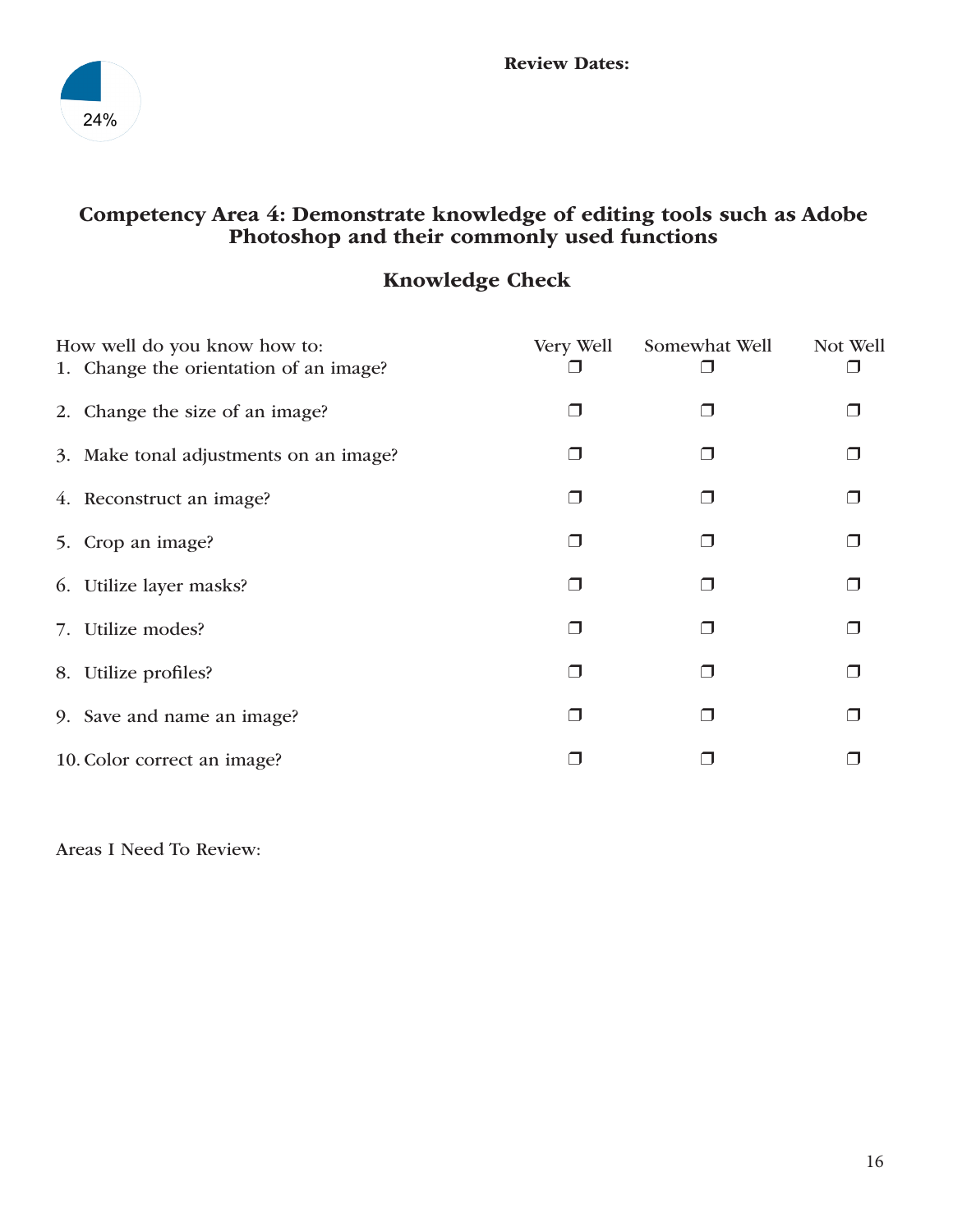

# Competency Area 5: Identify common problems in digital photography Knowledge Check

| How well do you know how to:<br>1. Identify over-exposure? | Very Well | Somewhat Well | Not Well |
|------------------------------------------------------------|-----------|---------------|----------|
| 2. Identify blooming?                                      |           |               |          |
| 3. Identify aliasing?                                      |           |               |          |
| 4. Identify JPEG artifacts?                                |           |               |          |
| 5. Identify noise?                                         |           | □             |          |
| 6. Identify improper white balance?                        |           |               |          |
| 7. Identify over-sharpening?                               |           |               |          |
| 8. Identify Newton rings?                                  |           |               |          |
| 9. Identify posterization?                                 |           |               |          |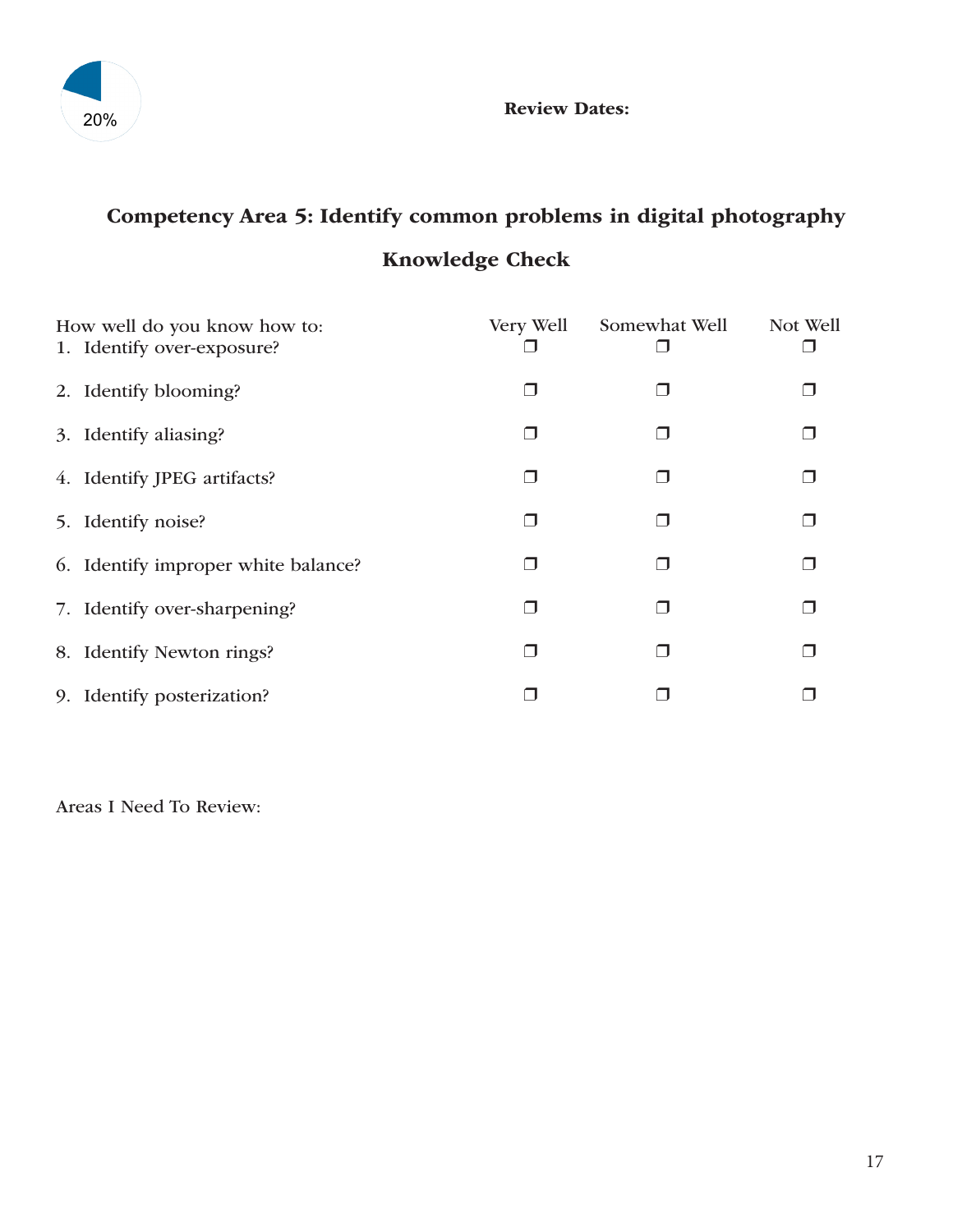

Review Dates:

# Competency Area 6: Demonstrate knowledge and understanding of digital printing

# Knowledge Check

| How well do you know how to:                            | Very Well | Somewhat Well | Not Well |
|---------------------------------------------------------|-----------|---------------|----------|
| 1. Demonstrate knowledge of monitor calibrations?       |           |               |          |
| 2. Demonstrate knowledge of printer and paper profiles? |           |               |          |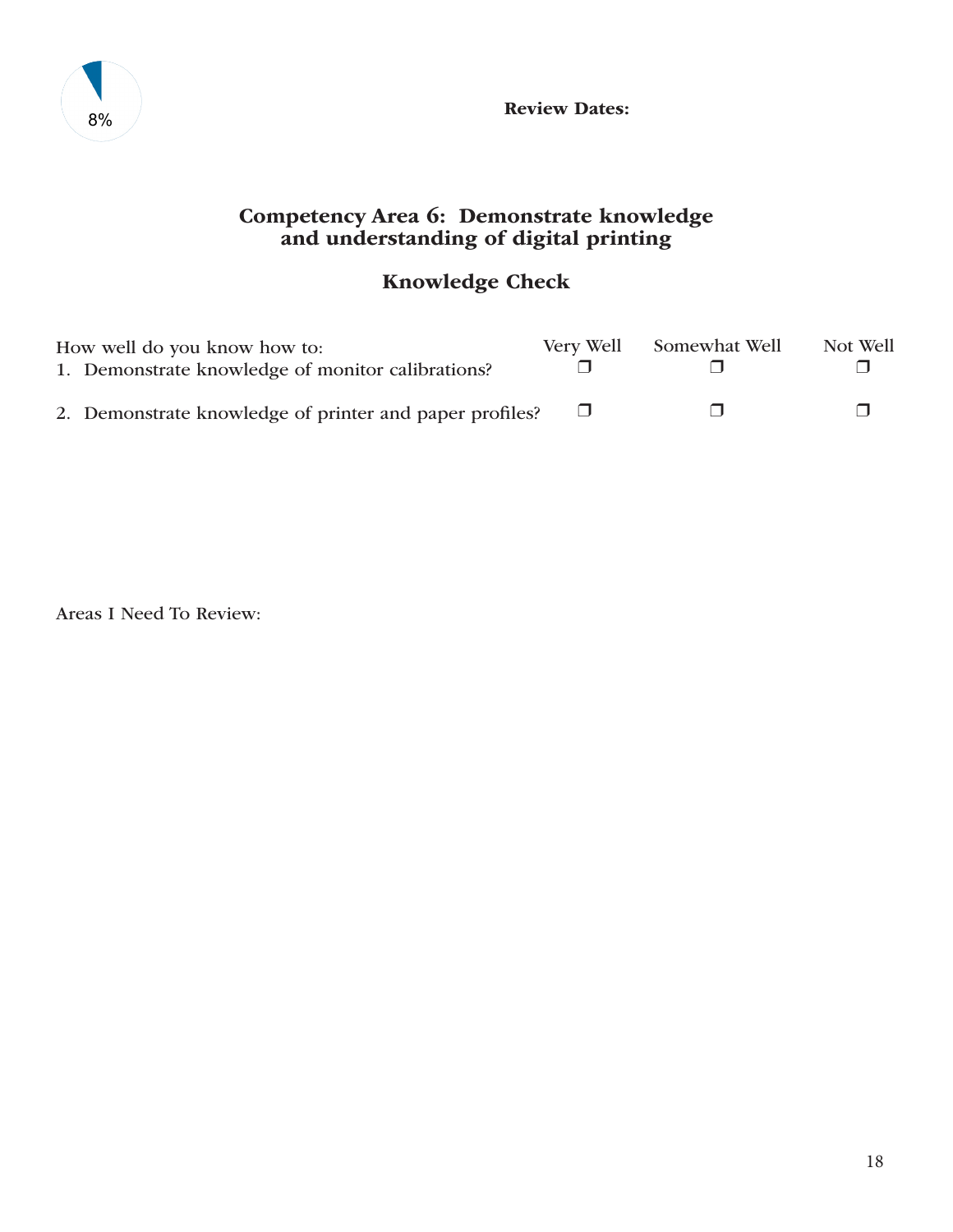# Helpful Tips and Reminders for Students

#### Access Directions to the Trade- or Technical-Specific Online 10-question Demo Assessment

Access the Web link *www.careeressentials.org/ assessments/demo-our-assessments/* with your browser. The sample programmatic questions will help give you an idea of the types of questions on the assessment and how they are generally written.

## Test-Taking Reminders

Implementing good study habits is essential for any test or class. Below are basic reminders to better prepare you for life-long learning and workplace success. Incorporate these strategies into your everyday habits.

- Develop a regular study schedule
- Identify a specific location to study
- Always take notes while studying in class or on your own
- Take short breaks during your study session
- Perform "mini-testing" to make sure you understand and comprehend the program concepts
- Join small study groups to help focus on the program content
- If you need special assistance in testing, tell your teacher or counselor so he or she can make accommodations

## Student Testing Tips

The most important tip for you is to be prepared mentally and physically for the testing session. Make sure to get plenty of rest and eat healthy. Wear comfortable and appropriate clothing to the testing session. Find out if you can bring items to the testing session, such as a non-programmable calculator, and make sure you have the items ready the night before. Check the website at *www.careeressentials.org/ wp-content/uploads/2017/07/Permitted-Testing-Tools-Aids.pdf* for permitted tools or job aids that can be used during testing. The more organized you are before the testing period, the more relaxed you will be during the actual testing session.

Be relaxed and positive. If you begin to panic during the testing, take some deep breaths to relax, and think positive thoughts.

Do not rush through the questions. Read the question and potential answers thoroughly. Make sure you know exactly what the question is asking before answering. If you are unsure, note the question and return to it. Use process of elimination. If you are not sure of the correct answer, study the potential answers and eliminate the ones that you know are not correct.

If all else fails – *guess*. After you have exhausted all options, take your best guess at the correct answer. If you have studied the content area, you may intuitively know the correct answer. The Career Essentials: Assessment does not penalize you for guessing, and you may guess correctly!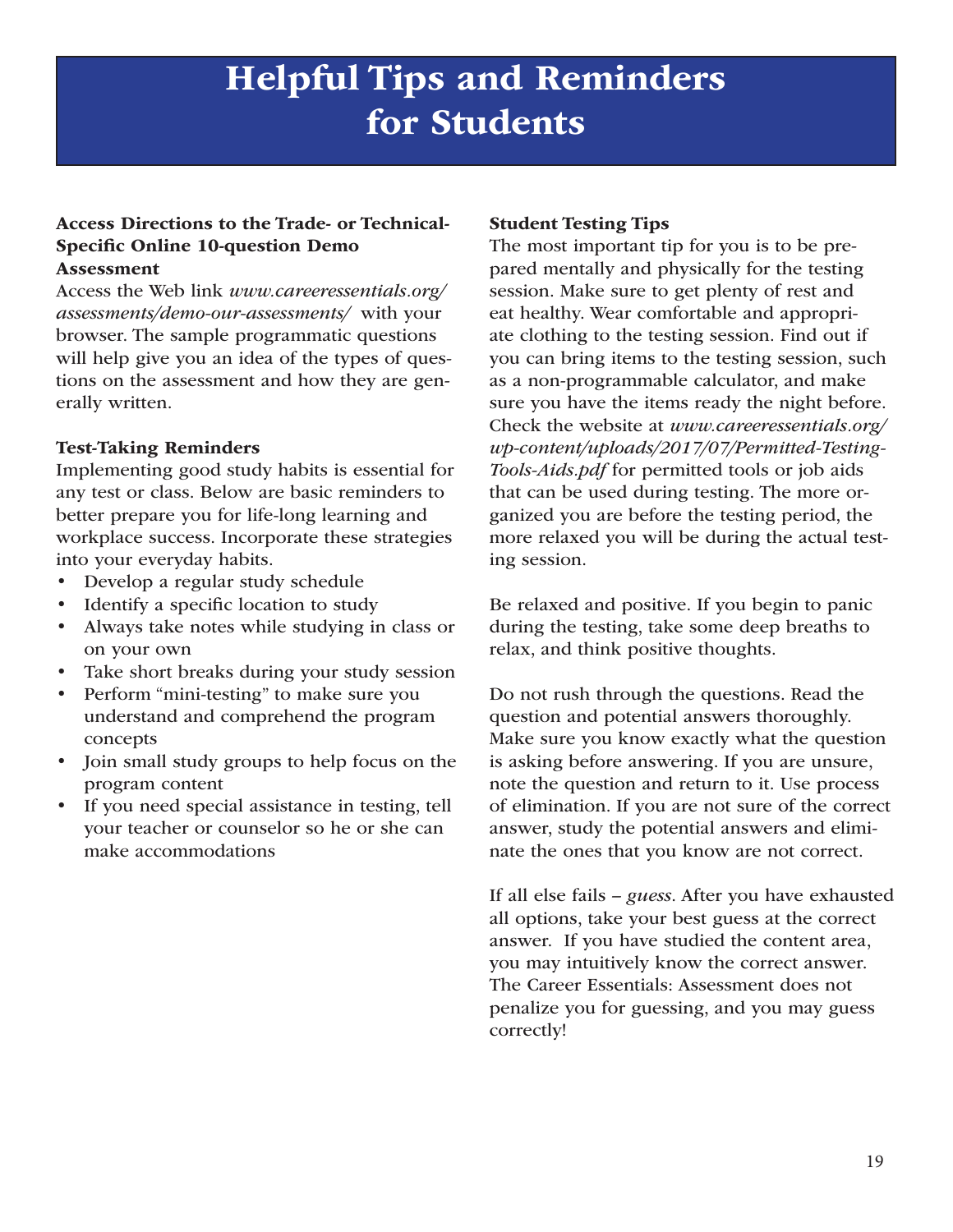# Sample Assessment **Questions**

# **Photography Demo Test Questions**

# **Question 1**

Who is credited with making photography accessible to consumers with the production of the Brownie camera?

- A) George Eastman
- B) Joseph Nicéphore Niépce
- C) Louis Daguerre
- D) William Henry Fox Talbot

Correct Answer: A

# **Question 2**

What does SLR stand for when describing a type of camera?



Choose one answer.

- A) Single Lens Rotation
- B) Single Lens Reflex
- C) Safety Lever Rotation
- D) Set Lens Reflector

Correct Answer: B

# **Question 3**

Directly translated, what does the word "photograph" mean?

Choose one answer.

- A) Image Chart
- B) Photo Print
- C) Picture Frame
- D) Light Image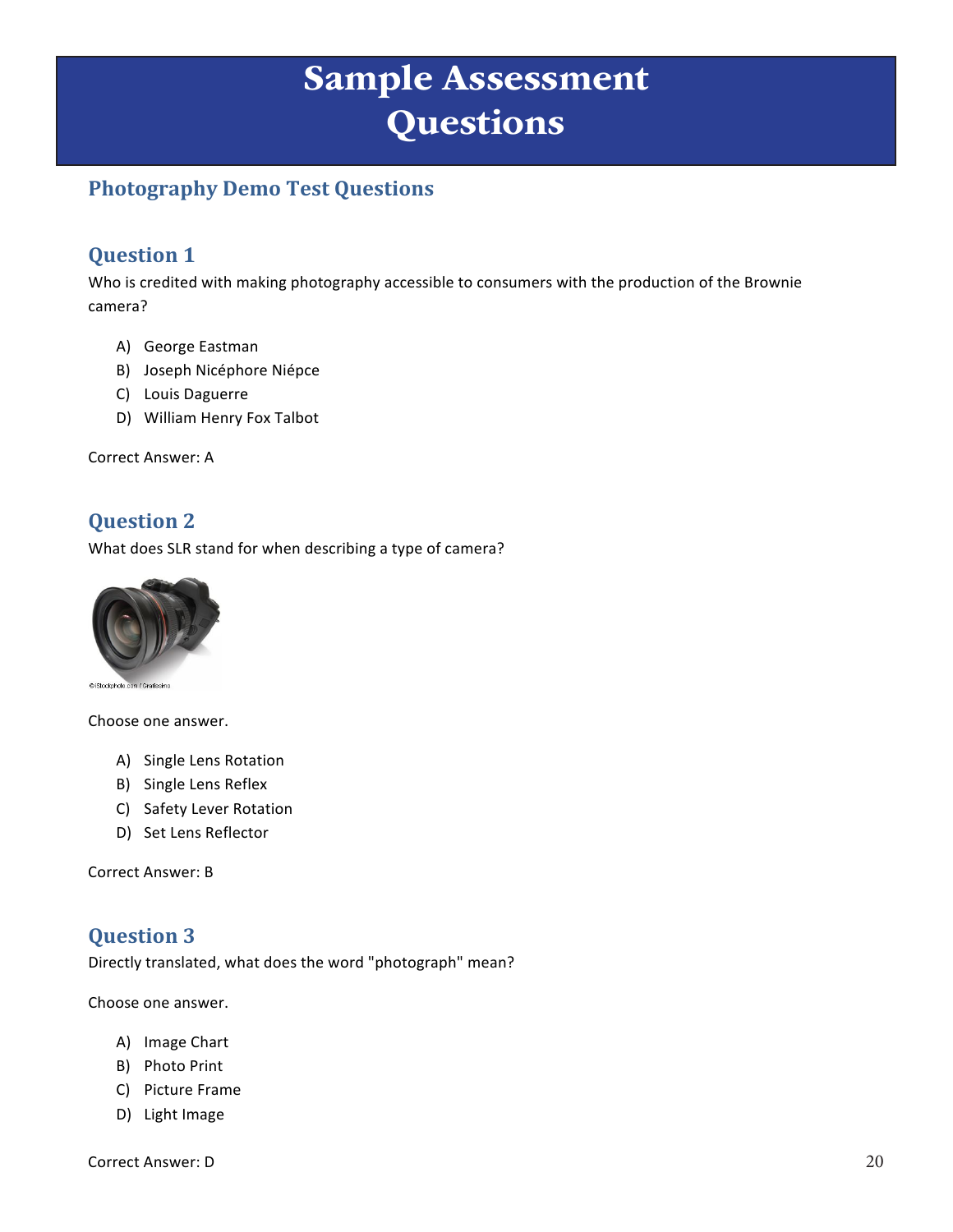# **Question 4**

Going outside on a bright day seemingly causes your pupils to get smaller. What is really happening?

Choose one answer.



- A) Your pupil (black part) shrinks in on itself.
- B) Liquid fills your retina.
- C) Your iris (colored part) constricts over the pupil.
- D) Nothing; it is an optical illusion.

Correct Answer: C

# **Question 5**

What is the common problem associated with digital imaging in the image shown?



Choose one answer.

- A) Over sharpen\*
- B) White balance
- C) Artifacts
- D) Noise

Correct Answer: A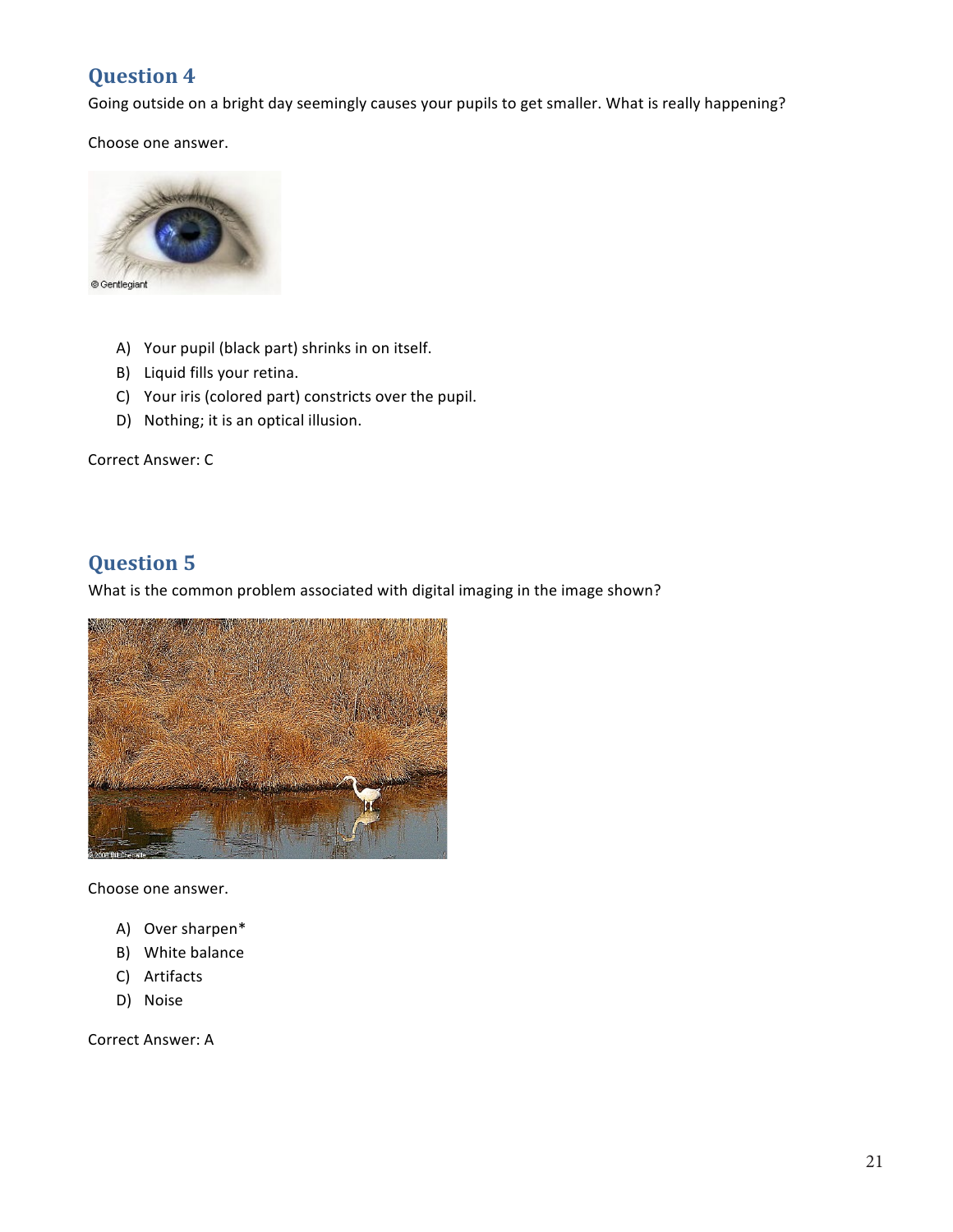# **Question 6**

Which of the following file extensions does NOT allow compression?

Choose one answer.

- A) GIF
- B) JPEG
- C) PSD
- D) TIFF

Correct Answer: C

# **Question 7**

In Adobe Photoshop, the process of renaming all images in a given folder is called:

Choose one answer.

- A) Batch Renaming.
- B) Multi-Naming.
- C) Auto File Naming.
- D) Name Correction.

Correct Answer: A

9/13/14